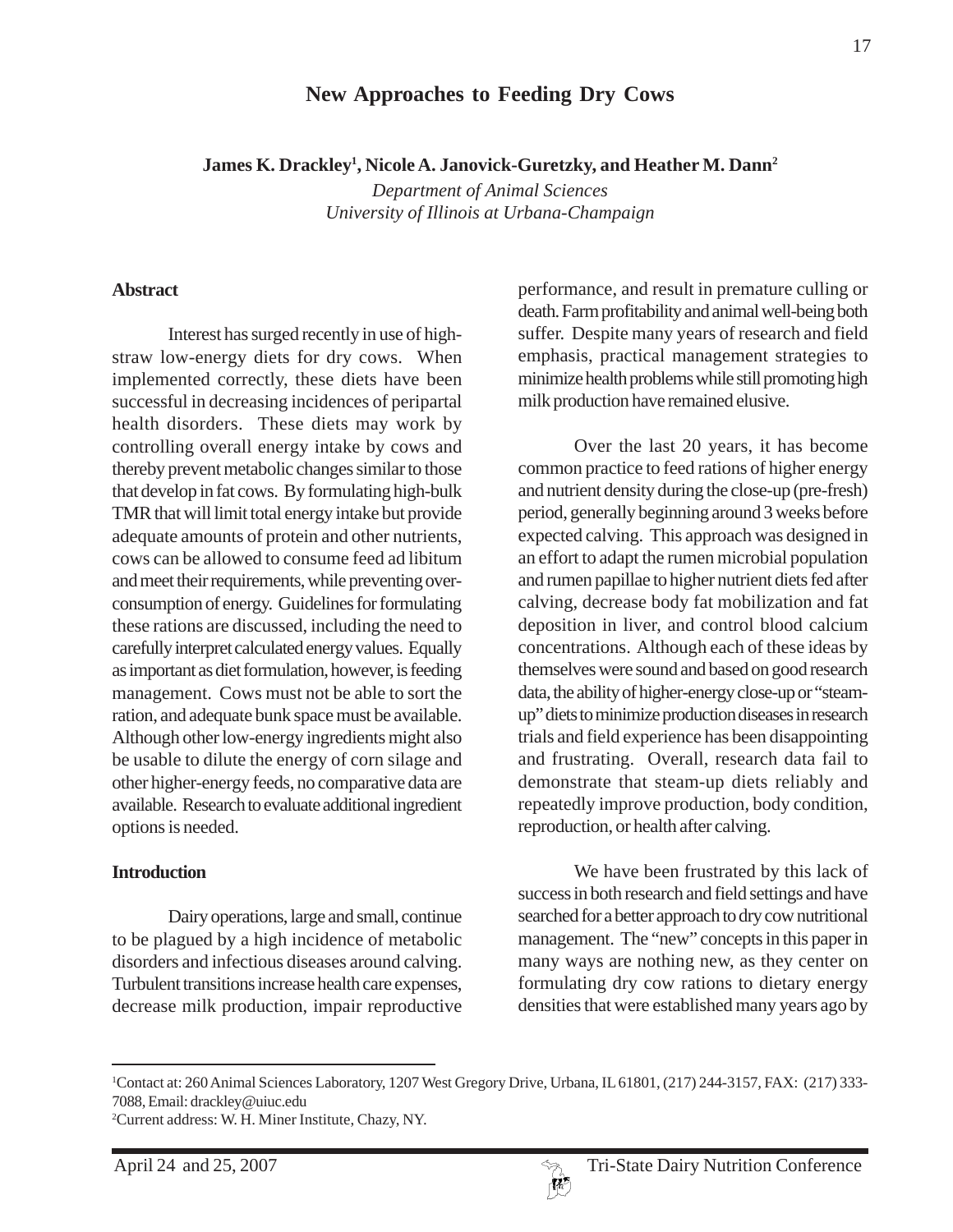the National Research Council **(NRC)**. The innovation is in interpreting these "old" concepts in new light relative to the existing dogma and in development of practical systems suitable for modern dairy management practices on both small and large dairy farms.

## **Controlling Energy Intake During the Dry Period**

Over the last decade, our research group has investigated whether controlling energy intake during the dry period might lead to better transition success (Grum et al., 1996; Drackley, 1999; Drackley et al., 2001, 2005; Dann et al., 2005, 2006; Douglas et al., 2006; Loor et al., 2005, 2006). Our research drew both from our ideas and observations, as well as from field experiences by individuals such as Dr. Gordie Jones and Dr. Peter Drehmann. The data we have collected demonstrate that cows fed even moderate-energy diets (0.68 to 0.73 Mcal NE<sub> $<sub>1</sub>$ /lb DM) will easily</sub></sub> consume 40 to 80% more NE<sub> $<sub>1</sub>$ </sub> than required during</sub> both the far-off and close-up periods. Cows in these studies were all less than 3.5 body condition score at dry-off, were housed in individual stalls, and were fed diets based on corn silage, alfalfa silage, and alfalfa hay with some concentrate supplementation. We have no evidence that the extra energy and nutrient intake was beneficial in any way. More importantly, our data indicate that allowing cows to over-consume energy to this degree may predispose them to health problems during the transition period if they face additional management challenges that create stress responses or limit feed intake.

We have collected a variety of data indicating that prolonged over-consumption of energy during the dry period can result in poorer transitions. These data include whole-animal responses important to dairy producers, such as lower post-calving dry matter intakes and slower starts in milk production (Douglas et al., 2006; Dann

et al., 2006). We also have demonstrated that overfeeding results in negative responses of metabolic indicators, such as higher nonesterified fatty acids **(NEFA)** in blood and more triglyceride or fat in the liver after calving (Douglas et al., 2006; Janovick Guretzky et al., 2006). From a basicscience standpoint, there are alterations in cellular (Litherland et al., 2003) and gene-level responses (Loor et al., 2005, 2006) that potentially explain many of the changes at the cow level.

Our data demonstrate that allowing cows to consume more energy than required, even when cows do not become noticeably over-conditioned, results in responses that would be typical of overly fat cows. Because energy that cows consume in excess of their requirements must either be dissipated or stored, we speculate that the excess is accumulated preferentially in internal adipose tissue (fat) depots in some cows. The NEFA and signaling molecules released by some of these visceral adipose tissues go directly to the liver, which may cause fatty liver, subclinical ketosis, and other secondary problems with liver function. It is wellknown that humans differ in their tendencies to accumulate fat in different locations, and central obesity is a greater risk factor for disease. Similarly, cows might also vary in the degree to which they accumulate fat internally. In many cases, the mechanisms we have been studying in dry cows are similar to those from human medical research on obesity, type II diabetes, and insulin resistance.

Other research groups around the U.S. (Holcomb et al., 2001), as well as in other countries (Agenas et al., 2003; Kunz et al., 1985; Rukkwamsuk et al., 1998), have reached similar conclusions about the desirability of controlling energy intake during the dry period. Our work has extended the ideas to show that over-consumption of energy is common, even when feeding typical dry period diets thought to be "safe", and this may be a predisposing factor to poor health. We also have extended the idea of the high-straw, low-

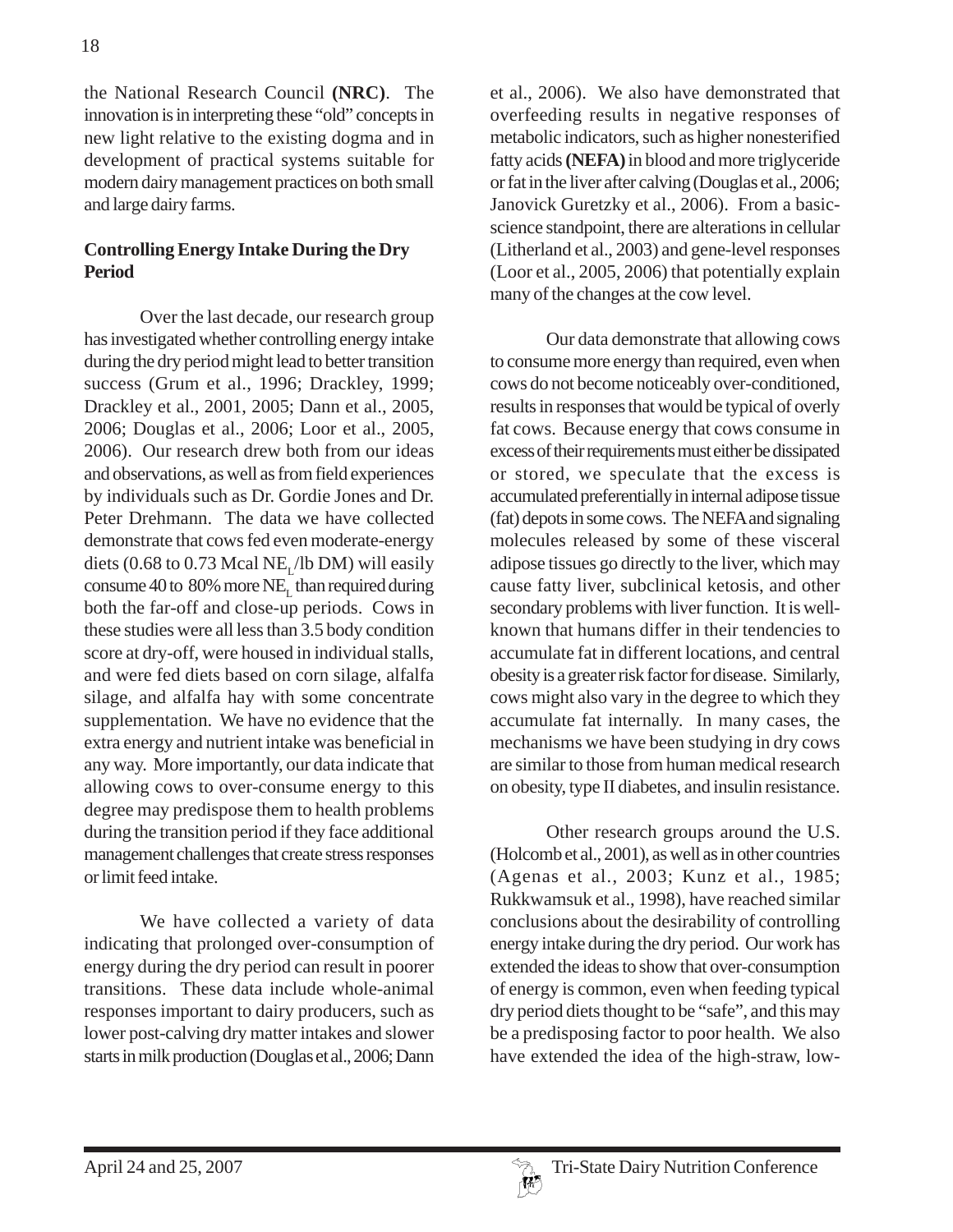energy ration as a simple and practical approach to achieve the control of energy intake.

Our solution to the potential for cows to over-consume energy is to formulate rations of relatively low energy density (0.59 to 0.63 Mcal  $NE$ , *(lb DM)* that cows can consume free choice without greatly exceeding their daily energy requirements. It is important to note that we are not proposing to limit energy intake to less than cows' requirements but rather to feed them a bulky diet that will only meet their requirements when cows consume all they can eat. We have termed this the "Goldilocks diet" (Drackley and Janovick Guretzky, 2007) because, like the story of Goldilocks and the three bears, we don't want the cow to consume too much or too little energy, but rather just the right amount to match her requirements.

To accomplish the goal of controlled energy intake requires that some ingredient or ingredients of lower energy density be incorporated into diets containing higher-energy ingredients such as corn silage, good quality grass or legume silage, or high quality hay. Cereal straws, particularly wheat straw, are well-suited to dilute the energy density of these higher-energy feeds, especially when corn silage is the predominant forage source available. Lower quality grass hays also may work if processed appropriately but still may have considerably greater energy value than straw and thus are not as effective in decreasing energy density.

We are aware of no controlled data comparing different types of straw, but it is the general consensus among those who have years of experience using straw that wheat is preferred. Barley straw is a second choice, followed by oat straw. While reasons for these preferences are not entirely clear, wheat straw is more plentiful, is generally fairly uniform in quality, and has a coarse, brittle, and hollow stem that processes easily, is palatable, and seems to promote desirable rumen fermentation conditions. Barley straw lacks some

of these characteristics. Oat straw is softer, and as a result, it does not process as uniformly. In addition, oat straw generally is somewhat more digestible and thus has a greater energy content. Research to document these potential differences would be very useful.

It is critical that the straw or other roughage actually be consumed in the amounts desired. If cows sort out the straw or other high bulk ingredients, then they will consume too much energy from the other ingredients and the results may be poor. A TMR is by far the best choice for implementing high-straw diets to control energy intake. Some TMR mixers can incorporate straw without pre-chopping and without overly processing other ingredients, but many mixers cannot. It may be necessary to pre-chop the straw to 2-inch or less lengths to avoid sorting by the cows.

As discussed in more detail in a later section, properly mixed high-straw, low-energy diets can be fed all the way through the dry period. The system can be tailored to a variety of management schemes and preferences.

### **Advantages and Beneficial Outcomes**

Based on our research and field observations, adoption of the high-straw, lowenergy TMR concept for dry cows might lead to the following benefits:

- Successful implementation of this program essentially eliminates occurrence of displaced abomasum. This may result from the greater rumen fill, which is maintained for some period of time even if cows go off feed for some reason, or from the stabilizing effect on feed intake (Janovick Guretzky et al., 2006).
- Field survey data collected by the Keenan company in Europe (courtesy of D. E. Beever, Richard Keenan and Co., Borris, Ireland) show

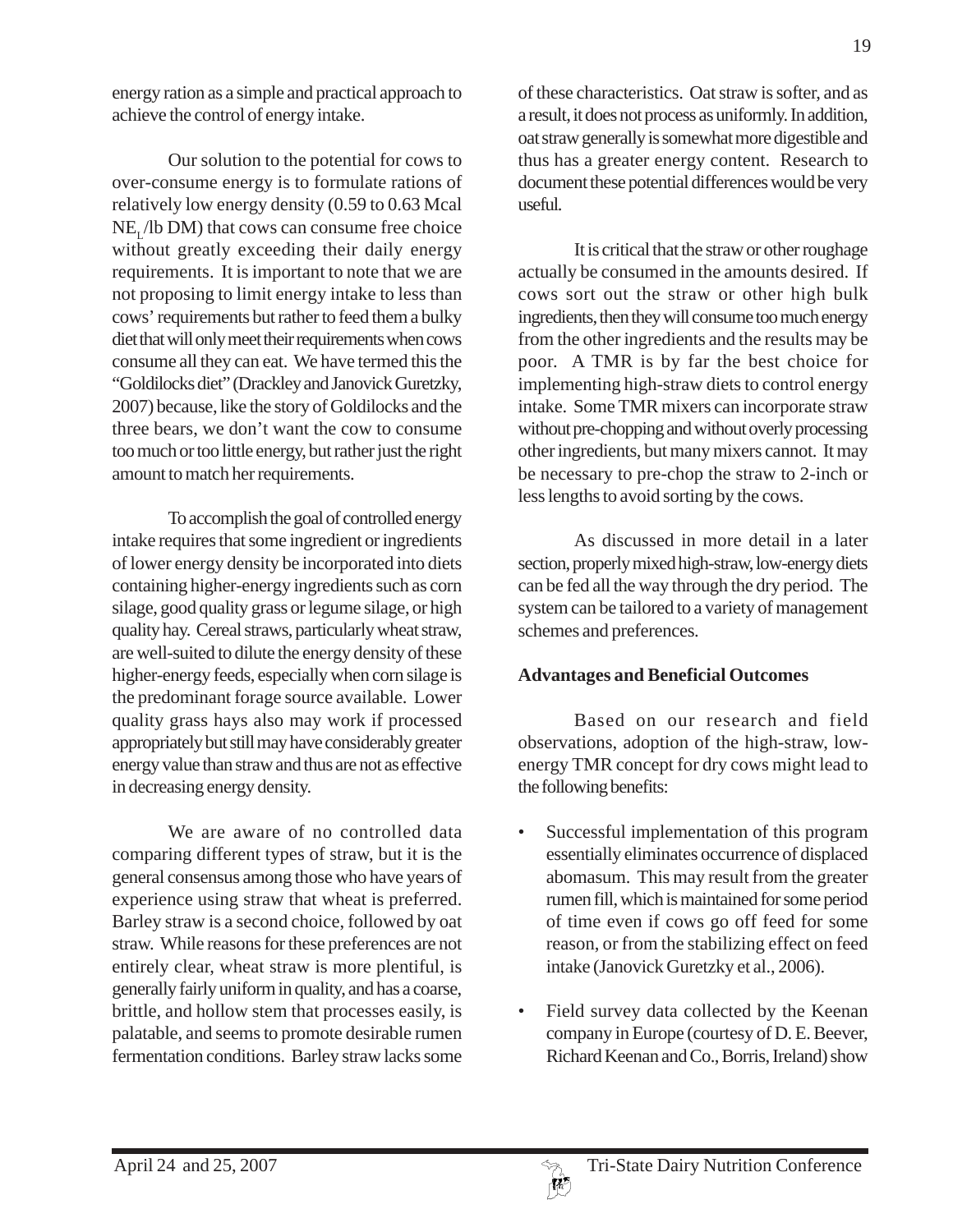strong indications of positive effects on health. In 277 herds (over 27,000 cows) in the United Kingdom, Ireland, France, and Sweden, changing to the high-straw, low-energy TMR system decreased assisted calvings by 53%. In addition, the change decreased milk fever by 76%, retained placenta by 57%, displaced abomasum by 85%, and ketosis by 75%. Using standard values for cost of these problems, the average increase in margin per cow in these herds was \$114 just from improved health alone. While these are certainly not controlled research data, they are consistent with the results in our

• The same sources of observational data indicate that body condition, reproductive success, and foot health may be improved in herds struggling with these areas.

research, as well as field observations in the

- Although data are limited, milk production appears to be similar to or slightly lower than results obtained with higher-energy close-up programs. There is some evidence that persistency may be improved, with cows reaching slightly lower and later peak milk. Therefore, producers should be careful to not evaluate the system based on early peaks and should look at total lactation milk yield, daily milk, and over time, indices of reproduction and other non-milk indicators of economic value.
- Straw and corn silage generally are lower in potassium content and thus help to control the dietary cation-anion difference (DCAD) without excessive addition of anionic salt mixtures.
- The program may simplify dry cow management and ration composition in many cases.
- Depending on straw cost in your area, the ration likely will be no more expensive than the average cost of far-off and close-up diets and

could be cheaper in parts of the country where straw is plentiful.

### **Single-Diet Dry Cow Management?**

Our most recent research (Janovick Guretzky et al., 2006), as well as considerable field experience, indicates that a single-diet dry cow program can be successful using these principles. Dry matter intakes remain more constant as cows approach calving when fed the high-straw, low energy diets (Dann et al., 2006; Janovick Guretzky et al., 2006) than in cows fed high-energy close-up diets (Grummer et al., 2004). Single-group systems would have the advantage of eliminating one group change, which may decrease social stressors as described by University of Wisconsin researchers (Cook, 2007). Single-group management may work particularly well for producers managing for shorter dry periods.

A variation is to maintain far-off and closeup diets, with essentially the same diet for both except that a different concentrate mix or premix is used for the close-ups, which may incorporate anionic salts, extra vitamins and minerals, additional protein, or selected feed additives. The optimal high-forage, low-energy dry cow ration will contain the primary forages and grains to be fed in the lactation diet but diluted with straw or low-quality forage to achieve the desired energy density. In this way, the rumen still can be adapted to the types of ingredients to be fed after calving without excessive energy intake during the dry period.

If producers desire to maintain the conventional two-group or "steam-up" philosophy for dry cow feeding, our research has shown that the most critical factor is to ensure that the energy density of the far-off dry period diet is decreased to near NRC (2001) recommendations (NE<sub>r</sub> of 0.57 to 0.60 Mcal/lb DM) so that cows do not over-consume energy (Dann et al., 2006). In this research, wide extremes in close-up nutrient intake

USA.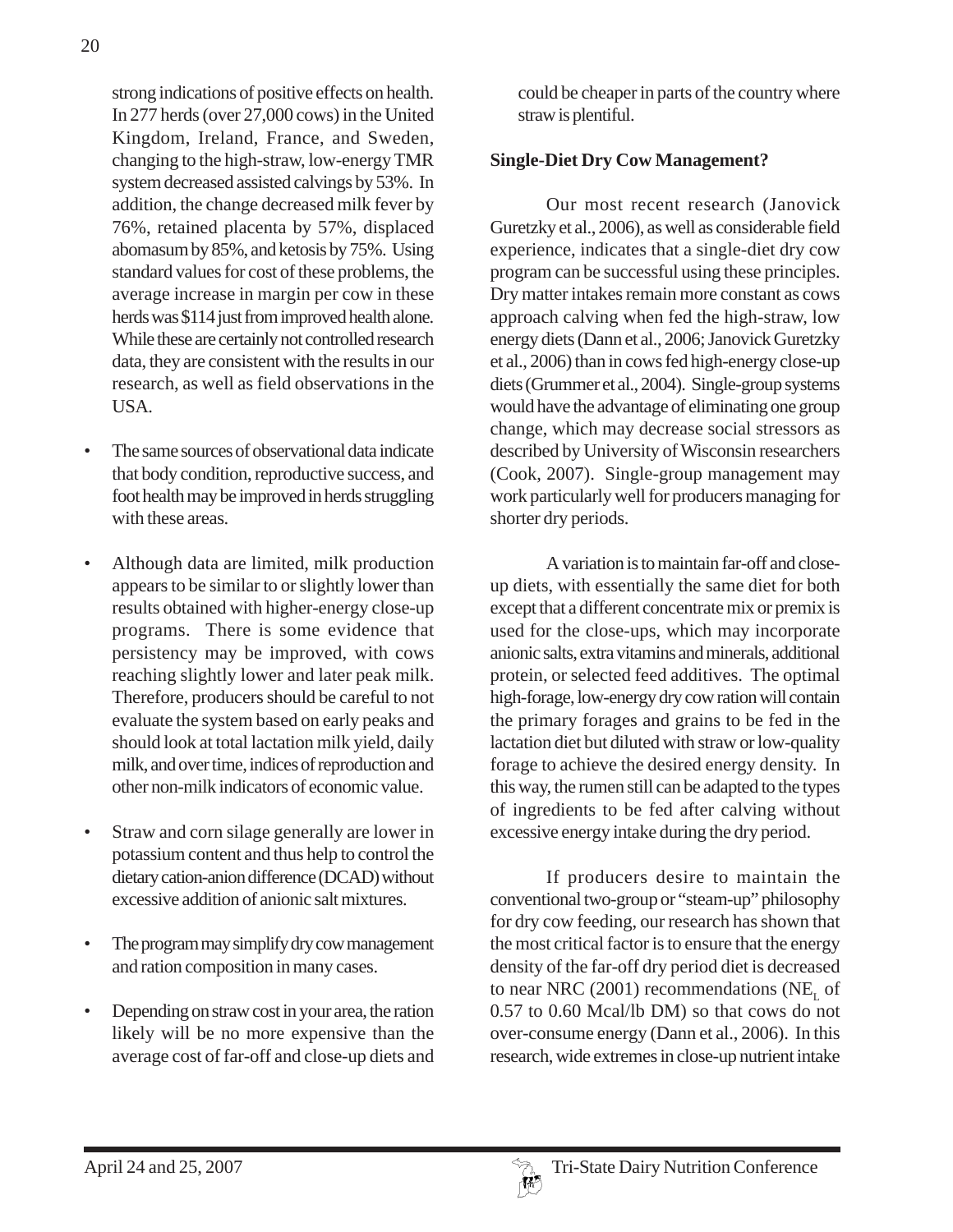had very little effect compared with the effect of allowing cows to consume excess energy during the far-off period.

# **Specifications for Dry Period Diets**

The controlled energy system works best for producers who are relying on corn silage as a primary forage. The combination of straw and corn silage is complementary for many reasons, including energy content, low potassium contents, starch content, and feeding characteristics.

The NE<sub> $r$ </sub> requirement for 1500-lb Holstein cows is between 14 and 15 Mcal per day (NRC, 2001). Some suggested guidelines for formulation of controlled energy diets to meet that requirement are as follows, on a total ration DM basis.

- Dry matter intake: 25 to 27 lb per day. For far-off cows, intakes by individual cows have often exceeded 30 lb/day of DM.
- Energy density:  $0.59$  to  $0.63$  Mcal NE<sub>1</sub>/lb DM. This topic is discussed in more detail in a later section.
- Protein content: 12 to 14% of DM as CP; >1,000 g/day of metabolizable protein. Use a program such as the NRC (2001) model or Cornell Net Carbohydrate and Protein System/ Cornell-Penn-Minor (CNCPS/CPM; Cornell University, Ithaca, NY) Dairy to evaluate metabolizable protein.
- Starch content: 12 to 16% of DM.
- Forage NDF: 40 to 50% of total DM, or 10 to 12 lb daily (0.7 to 0.8% of body weight). The target value should be on the high end of the range if more higher-energy fiber sources (like grass hay or low-quality alfalfa) are used and at the low end of the range if straw is used.

• Total ration DM content: <55% (add water if necessary). Additional water will help hold the ration together and improve palatability.

21

• Follow standard guidelines for mineral and vitamin supplementation. For close-ups, target values are 0.40% magnesium (minimum), 0.35 to 0.40% sulfur, potassium as low as possible, a DCAD of near zero or negative, 0.27% phosphorus, and at least 1,500 IU/day of vitamin E. Recent data suggest that calcium does not have to be increased beyond 0.6% of DM (Lean et al., 2006).

An example formulation is included in Table 1 from a recently completed experiment by our group (Janovick Guretzky et al., 2006). The example is for the far-off dry cow group, but the close-up diet was essentially identical except for the addition of anionic salts.

As long as the lactation diet is formulated appropriately, there seems to be little difficulty in transitioning to the lactation diet immediately after calving. Many producers have found that inclusion of ½ to 2 lb of chopped straw in the lactation diet improves rumen function and animal performance, particularly when physical fiber is borderline adequate. Addition of the straw postpartum also may help to ease the transition from the lower-energy dry cow diet.

# **Deciphering NEL Values**

The  $NE<sub>r</sub>$  value specified for the same diet may vary considerably depending on method used to derive the value. While we have used  $NE$ , widely to formulate and evaluate high-straw, low-energy diets, nutritionists, veterinarians, and producers have expressed confusion on how to arrive at the "correct"  $NE_{\tau}$  content of the rations. Because of the confusion, it may be better to focus on providing the recommended intakes of forage NDF (10 to 12 lb/day) as a primary guideline for achieving the

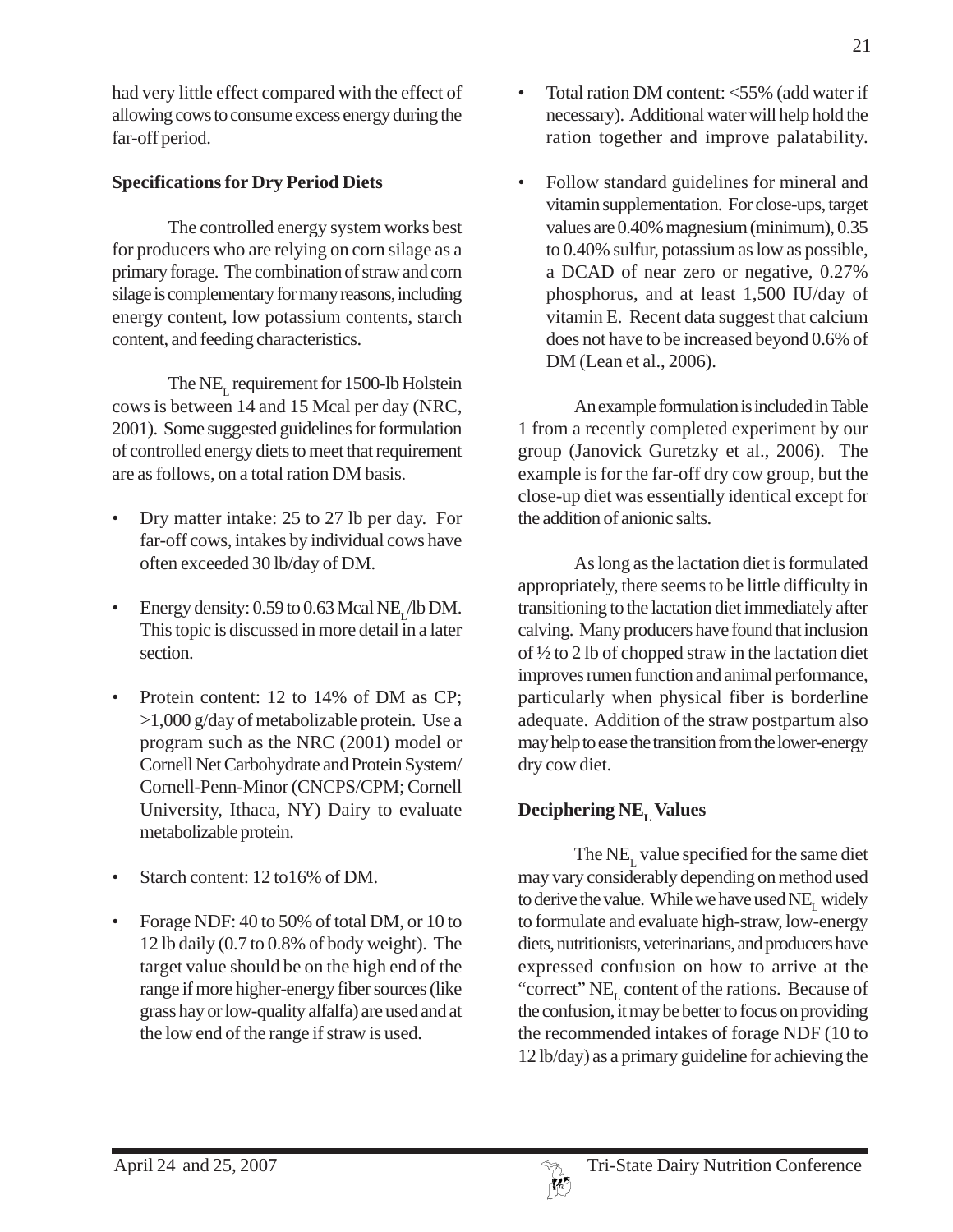correct energy density. Nevertheless,  $NE<sub>r</sub>$  values are important and useful if applied and interpreted carefully.

In calculating  $NE<sub>L</sub>$  values, some confusion stems from the changeover to use of the NRC (2001) equations and calculation methods, and some is related to differences in how feed analysis laboratories calculate and report  $NE_{\text{L}}$  values. It is important that those working to formulate and monitor the rations are using consistent units for evaluating  $NE<sub>L</sub>$  density of the diets to avoid confusion. Moreover, users should realize that it is difficult to compare  $NE<sub>L</sub>$  values across locations and analysis laboratories, so that a consistent system within a farm or nutrition consulting practice is more important.

An example of the potential confusion in using  $NE<sub>r</sub>$  values for high-straw, low-energy rations is shown in Table 1. The diet was fed to one group of cows and heifers in our most recently completed experiment (Janovick Guretzky et al., 2006). Feed ingredients were sampled weekly, formed into monthly composites, and analyzed by Dairy One Laboratory (Ithaca, NY) using wet chemistry techniques. Using the actual measured cow variables and analyzed feed composition, we compared the  $NE<sub>L</sub>$  density of the ration calculated 4 different ways. The value for the total diet calculated by the NRC (2001) model was 0.62 Mcal/lb DM. By using the analytical values for monthly composites of feed ingredients in the CNPS (Version 5.0), the comparable NE<sub>L</sub> value was  $0.59$ Mcal/lb. If we used the  $NE<sub>r</sub>$  values from Dairy One for individual ingredients to additively calculate the total dietary  $NE$ <sub>r</sub> density, the value was  $0.55$ Mcal/lb DM. However, if we used the values for individual ingredients provided by Dairy One as "NRC values" for dry cows, the total diet  $NE<sub>r</sub>$  was 0.67 Mcal/lb DM! Why the large discrepancy? Which is "correct"?

The  $NE<sub>r</sub>$  value is technically correct only for the feed that a cow actually eats (NRC, 2001). This is because ingredients in a diet influence the rumen digestibility of other ingredients, some positively and some negatively. A classic example of this phenomenon is that high concentrate addition to a diet decreases the digestibility of the NDF components in forages by changing the rumen environment. Consequently, the  $NE<sub>r</sub>$  density of a diet cannot be determined accurately by adding together the calculated  $NE<sub>L</sub>$  values of individual ingredients. The  $NE<sub>L</sub>$  value of an individual feed ingredient is only correct if it is fed as the only feed ingredient to a cow, which of course is uncommon.

In addition, the digestibility of the dietary DM decreases as total feed intake increases. This decrease is more pronounced for the NDF fraction than for starch and is greater for grass-type forages than legumes. The NRC incorporates a standard reduction of 4 percentage units digestibility for each multiple of maintenance intake. Because different components of the diet are affected differently by the intake effect, Van Soest (Cornell University) devised a variable discount system. These discounts are used by Dairy One, for example, to report an NE<sub>r</sub> value at  $3\times$  maintenance, which would be equivalent to the intake needed to produce about 66 lb of milk (see www.dairyone.com/Forage/ FactSheet/NRC\_201\_Energy\_Values.htm. and www.dairyone.com/Forage/Newsletters/ 199903.pdf). Because the  $NE$ <sub>r</sub> value of straw is severely penalized by the Van Soest variable discount system, the calculated value of the diet is considerably lower than the NRC-model value for the total ration (Table 1). On the other hand, using the laboratory values assigned to individual ingredients by the laboratory using NRC principles and then reconstructing an "average" value of the ration overestimates the  $NE<sub>r</sub>$  density relative to the value determined for the total diet as consumed using the NRC (2001) model.

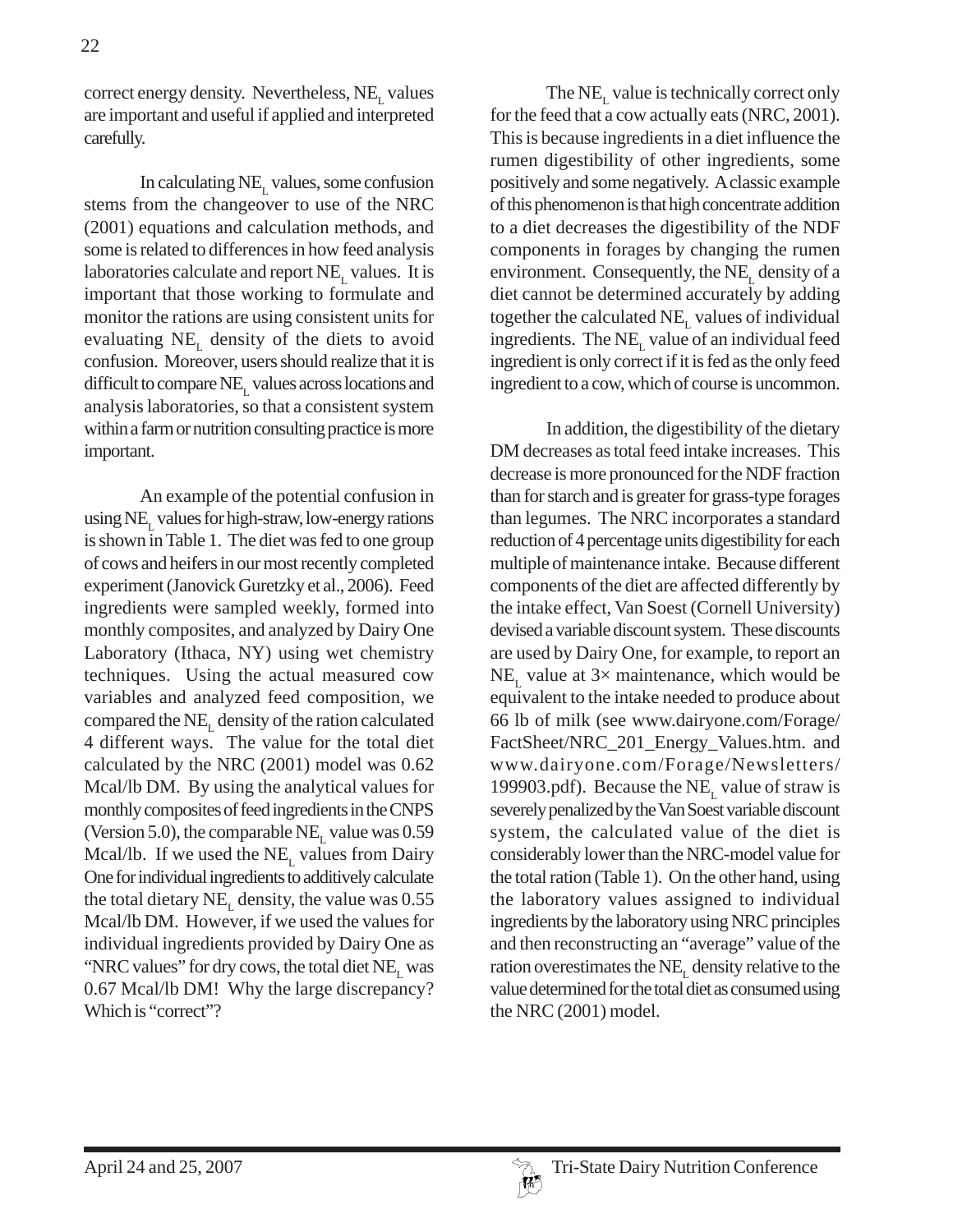An alternate approach is to use net energy for maintenance ( $NE_{M}$ ) values instead of  $NE_{L}$ . The  $NE_{\text{M}}$  of a ration should, by definition, be equal to  $NE_{\text{L}}$  at maintenance intakes (NRC, 2001). When we used  $NE_{\text{M}}$  provided by Dairy One for individual ingredients to calculate energy values for the diet shown in Table 1, the total ration  $NE_{\text{M}}$  (0.60 Mcal/ lb DM) was close to the  $NE<sub>r</sub>$  value calculated for the total diet (0.62 Mcal/lb DM) by the NRC (2001) model.

The bottom line is that those formulating and monitoring diets must be consistent in which energy and laboratory units are being applied and realize that comparison of dietary energy values across studies, laboratories, or farms must be done carefully and with understanding of how the values were derived. Using the assigned  $NE$ , values from analytical laboratories may not be appropriate for dry cows fed mixed diets. Values for  $NE_{\tau}$  of the total diet calculated by using the NRC (2001) or CNCPS/CPM models will always be more accurate predictors. Use of  $NE_{\text{M}}$  values for individual ingredients to calculate an  $NE_{\text{M}}$  value for the total diet may be the most accurate unit for reconstructing a total diet value from individual analyses.

### **Practices Important for Success**

Three factors are critical to successfully implement this approach: 1) prevention of sorting, 2) ensuring continuous and non-crowded access to the TMR, and 3) careful monitoring of DM content and attention to detail. In situations where "trainwrecks" have been reported, it has almost always been the case that one or more of these factors has been faulty, not the dietary approach itself.

The straw must be chopped into a particle size that cows will not sort out of the ration. In general, this means less than 2-inch particles. If the straw is pre-chopped, an appropriate chop is indicated by having about 1/3 of the particles in each of the three fractions of the Penn State shaker box.

Because of the bulky nature of straw and the resulting TMR, producers may think that cows are sorting excessively when they are not. To verify that cows are not sorting, the feed refusals should be monitored carefully and compared to the original TMR. One simple way to evaluate sorting is to shake out the TMR with the Penn State box and then repeat the analysis on the feed refusals the next day. Results should not differ by more than 10% from TMR to refusal. Another way to monitor sorting is to collect samples of the feed refusal from several areas of the feedline and have it analyzed for the same chemical components as the TMR fed. Again, composition of NDF, CP, and minerals should not vary by more than 10% between the ration and refusals if cows are not sorting. If cows sort the straw, some cows will be consuming a higher energy diet than formulated, and some (the more timid cows) will be left with a much lower quality ration than desired. Herds in which sorting is a problem will be characterized by pens of dry cows that range widely in body condition: some will be overconditioned and some under-conditioned, while of course some may be "just right".

Another common pitfall is poor feedbunk management that limits the ability of cows to consume feed ad libitum. Because of the bulky nature of the diet, cows may have to spend more time eating to consume enough feed to meet energy and nutrient requirements. Bunk space must be adequate and feed pushed up frequently. If feed is not pushed up, cows likely will not be able to consume what they need to meet requirements.

Other common problems arise when the DM content of straw, hay, and silages changes markedly from assumed values. This may happen, for example, if the straw is rained on or the DM content of silage changes without the feeders knowing it. Changes in DM of the ingredients mean changes in the DM proportions of the total diet unless the mix is corrected. Thus, energy intake may increase or decrease relative to the target, and

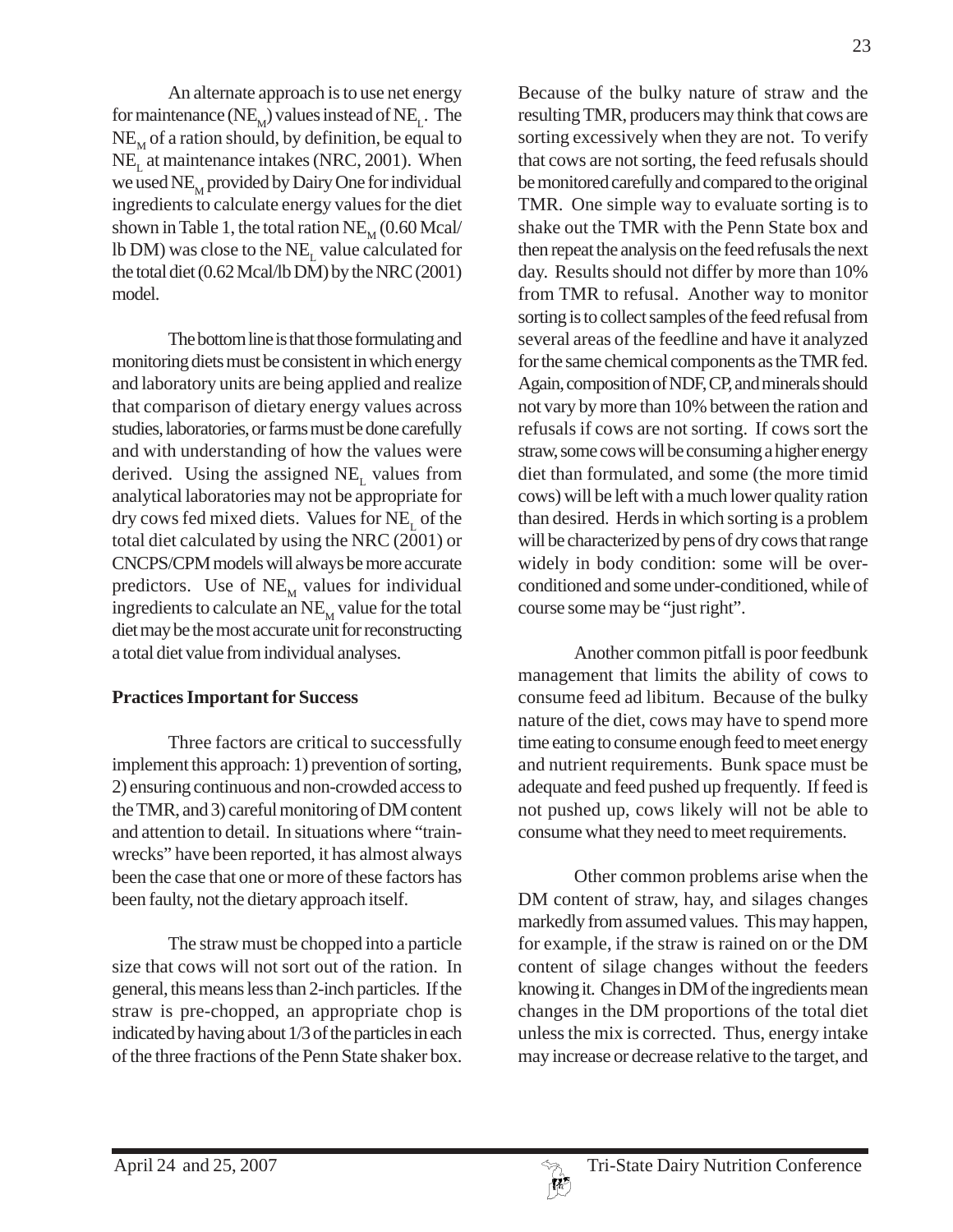producers may experience a rash of calving-related health problems until the situation is corrected.

While the nutritional concepts of these rations are simple, the approach and implementation are not problem-free. Attention to detail is a must. The system is not an "easy" or a lazy approach to dry cow care. When implemented correctly, results have been exceptional. However, high-straw, lowenergy diets are not remedies for poor feeding management or bad facilities. Applied in these situations, results may be poor.

### **Additional Considerations**

As mentioned earlier, the combination of straw and corn silage, along with other lactation ration ingredients, works well because of the complementary features of the components in the total diet. Straw has many desirable characteristics that seem to improve health and digestive dynamics in the rumen. The slow digestion and passage rate of straw certainly seems to be important in prevention of displaced abomasum. We think that the control of energy intake is a critically important factor in maintaining a more constant energy intake during the dry period and in preventing other disorders around calving, such as ketosis and fatty liver.

In this context, then whether other lowenergy ingredients will produce the same desirable results remains uncertain. We are not aware of research that has compared other low-energy ingredients such as poor-quality hay, oat hulls, cottonseed hulls, corn stalks, soybean residue, or flax shives to straw or to conventional rations, although we have anecdotal reports from producers and nutritionists with varying reports of success. With roughage-type materials, the key consideration is uniform processing and palatability so that cows do not sort and the formulated profile of nutrients is actually consumed. In the case of the concentratetype or finely ground ingredients, energy content is low but particle size is so small that rate of passage can be too fast, allowing particles to escape more quickly even though they are not digested. In this case, DMI by the cows may increase so that total energy intake still considerably exceeds requirements.

Although good-quality straw can be a consistent source of nutrients, its composition still can be variable (NRC, 2001). Table 2 shows means, standard deviations, and ranges for straw samples over 2 years during 2 recent experiments from our group (Dann et al., 2006; Janovick Guretzky et al., 2006). The mean values in general are close to those reported in NRC (2001), although CP was lower and NDF higher in our samples. Also of note is that analyzed concentrations of potassium and sodium were considerably lower than means reported by NRC (2001).

Just because straw or other low-energy ingredients are "low quality" by conventional standards of evaluation based on protein or energy content, this does not mean that other measures of "quality" can be ignored. Straw or other feeds that are moldy, severely weather-damaged, or have fermented poorly should not be fed to dry cows, especially the close-ups.

Extensive comparisons of high-straw, lowenergy diets with conventional diets in cows of widely differing body condition scores are not available. In the field, the diets seem to work well in both thin and fat cows. In fact, many producers have concluded that these diets are the best way to manage obese cows through calving to minimize the usual problems expected with fat cows.

### **Conclusions**

High-straw, low-energy rations are exciting for their potential to markedly improve health during the transition period. The key concept is to strive to meet the requirements of cows for energy and all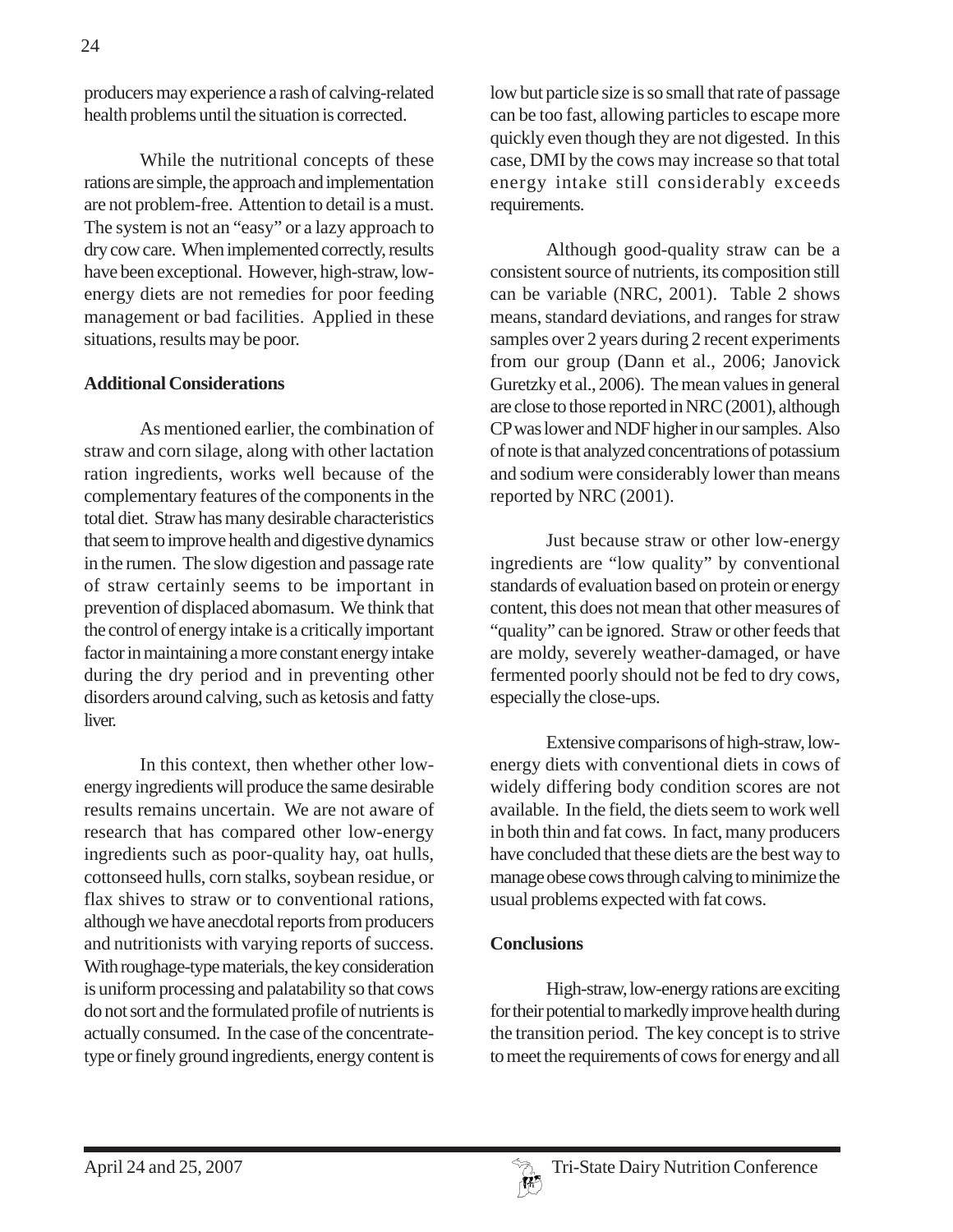other nutrients but to not allow cows to exceed their requirements for energy by consuming large amounts for the duration of the dry period. Provided that these high-straw, low-energy rations are formulated, mixed, and delivered properly, results have been positive. Research and field observations indicate that the rations result in better energy balance after calving, with subsequent improvements in health. Milk production is maintained, and field observations suggest that reproductive success also may be improved, although data are lacking. Research is needed to explore other low-energy bulky ingredients as options to straw.

### **References**

Agenäs, S., E. Burstedt, and K. Holtenius. 2003. Effects of feeding intensity during the dry period. 1. Feed intake, bodyweight, and milk production. J. Dairy Sci. 86:870-882.

Cook, N.B. 2007. Makin' me dizzy – pen moves and facility designs to maximize transition cow health and productivity. Pages  $161-171$  in Proc.  $8<sup>th</sup>$ Western Dairy Mgt. Conf., Reno, NV. Oregon St. Univ., Corvallis.

Dann, H.M., N.B. Litherland, J.P. Underwood, M. Bionaz, A. D'Angelo, J.W. McFadden, and J.K. Drackley. 2006. Diets during far-off and close-up dry periods affect periparturient metabolism and lactation in multiparous cows. J. Dairy Sci. 89:3563- 3577.

Dann, H.M., D.E. Morin, M.R. Murphy, G.A. Bollero, and J.K. Drackley. 2005. Prepartum intake, postpartum induction of ketosis, and periparturient disorders affect the metabolic status of dairy cows. J. Dairy Sci. 88:3249-3264.

Douglas, G.N, T.R. Overton, H.G. Bateman, II, H.M. Dann, and J.K. Drackley. 2006. Prepartal plane of nutrition, regardless of dietary energy source, affects periparturient metabolism and dry matter intake in Holstein cows. J. Dairy Sci. 89:2141-2157.

Drackley, J.K. 1999. Biology of dairy cows during the transition period: the final frontier? J. Dairy Sci. 82:2259-2273.

Drackley, J.K. 2006. Diets during far-off and closeup dry periods affect periparturient metabolism and lactation in multiparous cows. J. Dairy Sci. 89:3563-3577.

Drackley, J.K., H.M. Dann, G.N. Douglas, N.A. Janovick Guretzky, N.B. Litherland, J.P. Underwood, and J.J. Loor. 2005. Physiological and pathological adaptations in dairy cows that may increase susceptibility to periparturient diseases and disorders. Ital. J. Anim. Sci. 4:323-344.

Drackley, J.K., and N.A. Janovick Guretzky. 2007. Controlled energy diets for dry cows. Pages 7-16 in Proc. 8<sup>th</sup> Western Dairy Mgt. Conf., Reno, NV. Oregon St. Univ., Corvallis.

Drackley, J.K., T.R. Overton, and G.N. Douglas. 2001. Adaptations of glucose and long-chain fatty acid metabolism in liver of dairy cows during the periparturient period. J. Dairy Sci. 84(E. Suppl.):E100-E112.

Grum, D.E., J.K. Drackley, R.S. Younker, D.W. LaCount, and J.J. Veenhuizen. 1996. Nutrition during the dry period and hepatic lipid metabolism of periparturient dairy cows. J. Dairy Sci. 79:1850- 1864.

Grummer, R.R., D.G. Mashek, and A. Hayirli. 2004. Dry matter intake and energy balance in the transition period. Vet. Clin. Food Anim. 20:447-470.

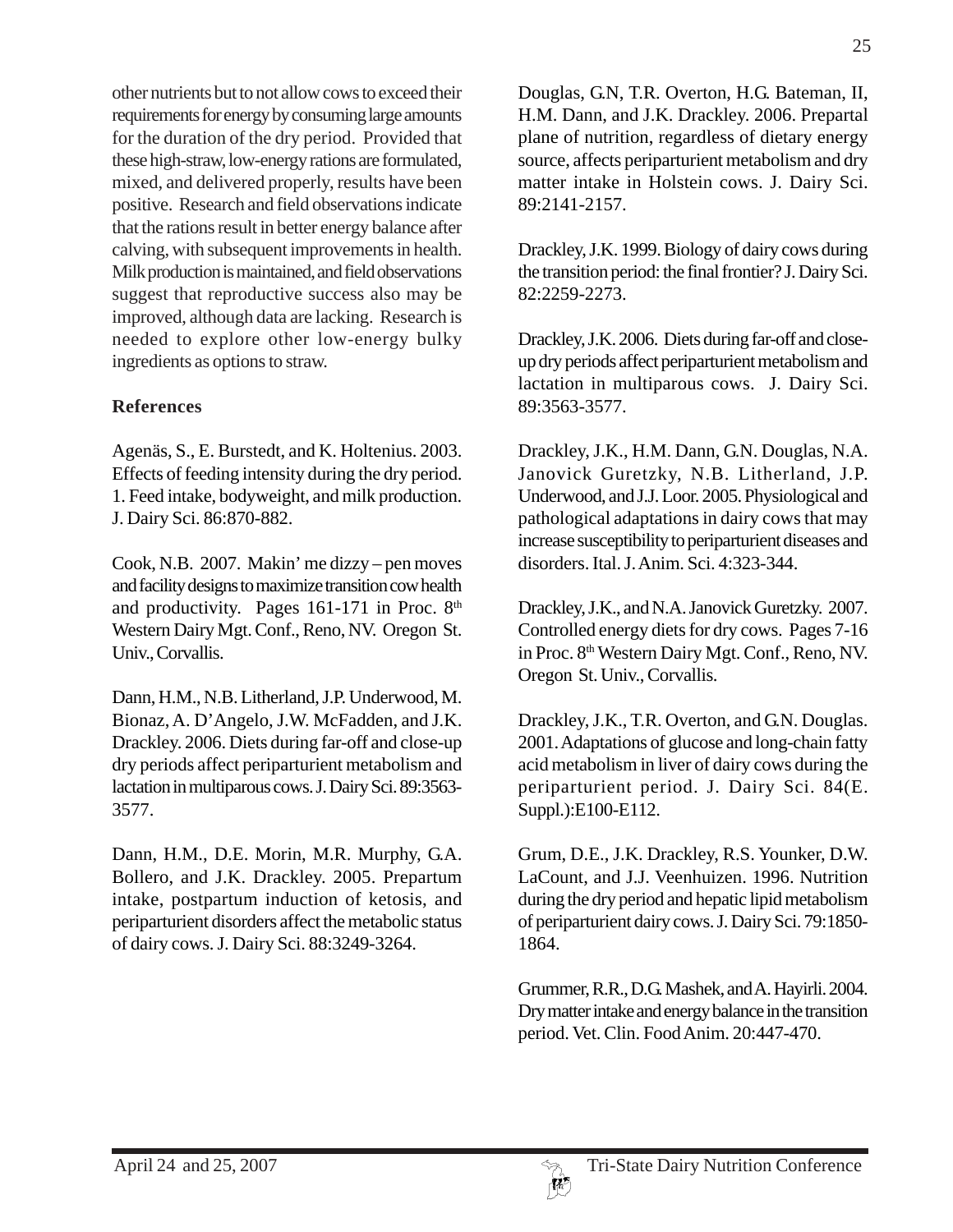Holcomb, C.S., H.H. Van Horn, H.H. Head, M.B. Hall, and C.J. Wilcox. 2001. Effects of prepartum dry matter intake and forage percentage on postpartum performance of lactating dairy cows. J. Dairy Sci. 84:2051-2058.

Janovick Guretzky, N.A., N.B. Litherland, K.M. Moyes, and J.K. Drackley. 2006. Prepartum energy intake effects on health and lactational performance in primiparous and multiparous Holstein cows. J. Dairy Sci. 89(Suppl. 1):267. (Abstr.)

Kunz, P.L., J.W. Blum, I.C. Hart, J. Bickel, and J. Landis. 1985. Effects of different energy intakes before and after calving on food intake, performance and blood hormones and metabolites in dairy cows. Anim. Prod. 40:219-231.

Lean, I.J., P.J. DeGaris, D.M. McNeil, and E. Block. 2006. Hypocalcemia in dairy cows: metaanalysis and dietary cation anion difference theory revisited. J. Dairy Sci. 89:669-684.

Litherland, N.B., H.M. Dann, A.S. Hansen, and J.K. Drackley. 2003. Prepartum nutrient intake alters metabolism by liver slices from peripartal dairy cows. J. Dairy Sci. 86(Suppl. 1):105-106. (Abstr.)

Loor, J.J., H.M. Dann, R.E. Everts, R. Oliveira, C.A. Green, N.A. Janovick-Guretzky, S.L. Rodriguez-Zas, H.A. Lewin, and J.K. Drackley. 2005. Temporal gene expression profiling of liver from periparturient dairy cows reveals complex adaptive mechanisms in hepatic function. Physiol. Genomics 23:217-226.

Loor, J.J., H.M. Dann, N.A. Janovick Guretzky, R.E. Everts, R.Oliveira, C.A. Green, N.B. Litherland, S.L. Rodriguez-Zas, H.A. Lewin, and J.K. Drackley. 2006. Plane of nutrition pre-partum alters hepatic gene expression and function in dairy cows as assessed by longitudinal transcript and metabolic profiling. Physiol. Genomics 27:29-41.

National Research Council. 2001. Nutrient Requirements of Dairy Cattle. Seventh rev. ed. National Academy Press, Washington, D.C.

Rukkwamsuk, T., T. Wensing, and M.J. Geelen. 1998. Effect of overfeeding during the dry period on regulation of adipose tissue metabolism in dairy cows during the periparturient period. J. Dairy Sci. 81:2904-2911.

www.dairyone.com/Forage/FactSheet/ NRC\_201\_Energy\_Values.htm. Accessed 12/1/06.

www.dairyone.com/Forage/Newsletters/ 199903.pdf. Accessed 12/1/06.

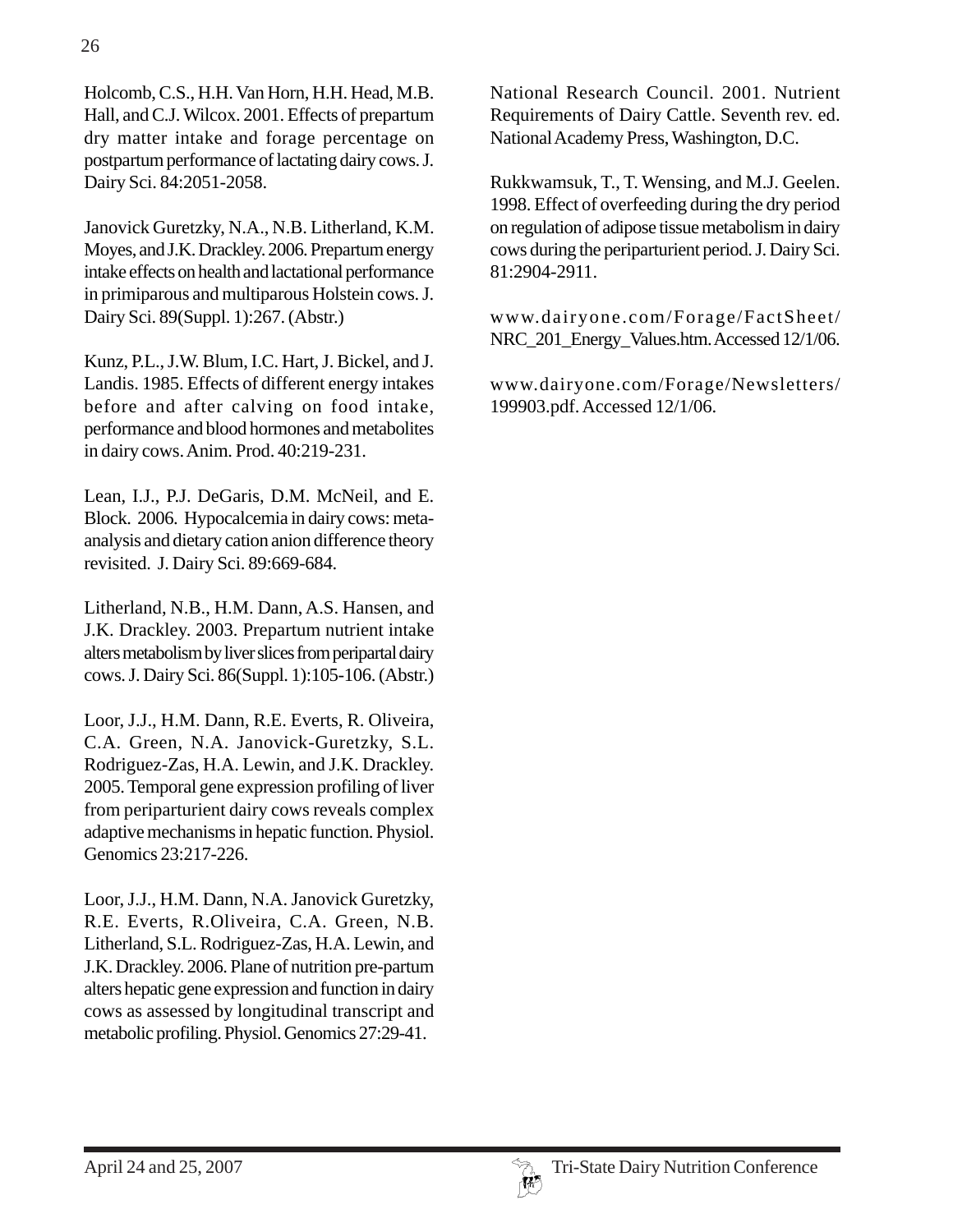27

| Item <sup>1</sup>                                      | Amount in Ration<br>(DM basis) |  |  |
|--------------------------------------------------------|--------------------------------|--|--|
| Ingredients                                            |                                |  |  |
| Corn silage, %                                         | 35.3                           |  |  |
| Chopped wheat straw, %                                 | 31.8                           |  |  |
| Chopped alfalfa hay, %                                 | 17.1                           |  |  |
| Corn grain, ground, dry, %                             | 3.6                            |  |  |
| Soybean meal, solvent, 48% CP, %                       | 5.1                            |  |  |
| SoyPlus <sup>2</sup> , %                               | 4.0                            |  |  |
| Urea, %                                                | 0.9                            |  |  |
| Minerals and vitamins, %                               | 2.2                            |  |  |
| Composition                                            |                                |  |  |
| Forage NDF, %                                          | 50.4                           |  |  |
| NFC, %                                                 | 25.4                           |  |  |
| CP, %                                                  | 14.4                           |  |  |
| NRC (2001) Metabolizable protein, g/day at 26.5 lb DMI | 1,085                          |  |  |
| $NE_{I}$ , Mcal/lb DM <sup>a</sup>                     | 0.62                           |  |  |
| $NE_{\tau}$ , Mcal/lb DM <sup>b</sup>                  | 0.59                           |  |  |
| $NE_{r}$ , Mcal/lb DM <sup>c</sup>                     | 0.55                           |  |  |
| $NE_{I}$ , Mcal/lb DM <sup>d</sup>                     | 0.67                           |  |  |
| $NE_{M}$ , Mcal/lb DM <sup>e</sup>                     | 0.60                           |  |  |

**Table 1.** Example high-straw, low-energy diet fed during the far-off dry period (Janovick Guretzky et al., 2006).

 $1^1$ NDF = neutral detergent fiber, NFC = nonfiber carbohydrates, CP = crude protein, DM = dry matter,  $DMI = dry$  matter intake, and NE<sub>L</sub> = net energy for lactation.

2 West Central, Ralston, IA.

a Calculated for the total diet using the NRC (2001) model and analyzed chemical composition for corn silage, wheat straw, alfalfa hay, and concentrate mixture.

b Calculated for the total diet using the Cornell Net Carbohydrate and Protein System (Version 5.0; Cornell University, Ithaca, NY) model and analyzed chemical composition for corn silage, wheat straw, alfalfa hay, and concentrate mixture.

 $\rm ^cCalculated$  additively using  $\rm NE_{L}$  values assigned by Dairy One Laboratory for individual ingredients, using the Van Soest variable discount factors and corrected at an intake of 3× maintenance.

 $\rm ^4$ Calculated additively using NE<sub>L</sub> values provided by Dairy One Laboratory using NRC 2001 equations (Ohio State summative equation) for individual ingredients and at intakes appropriate for dry cows.  $\rm ^eCalculated$  using  $\rm NE_{\rm M}$  values for individual ingredients as specified by Dairy One Laboratory.